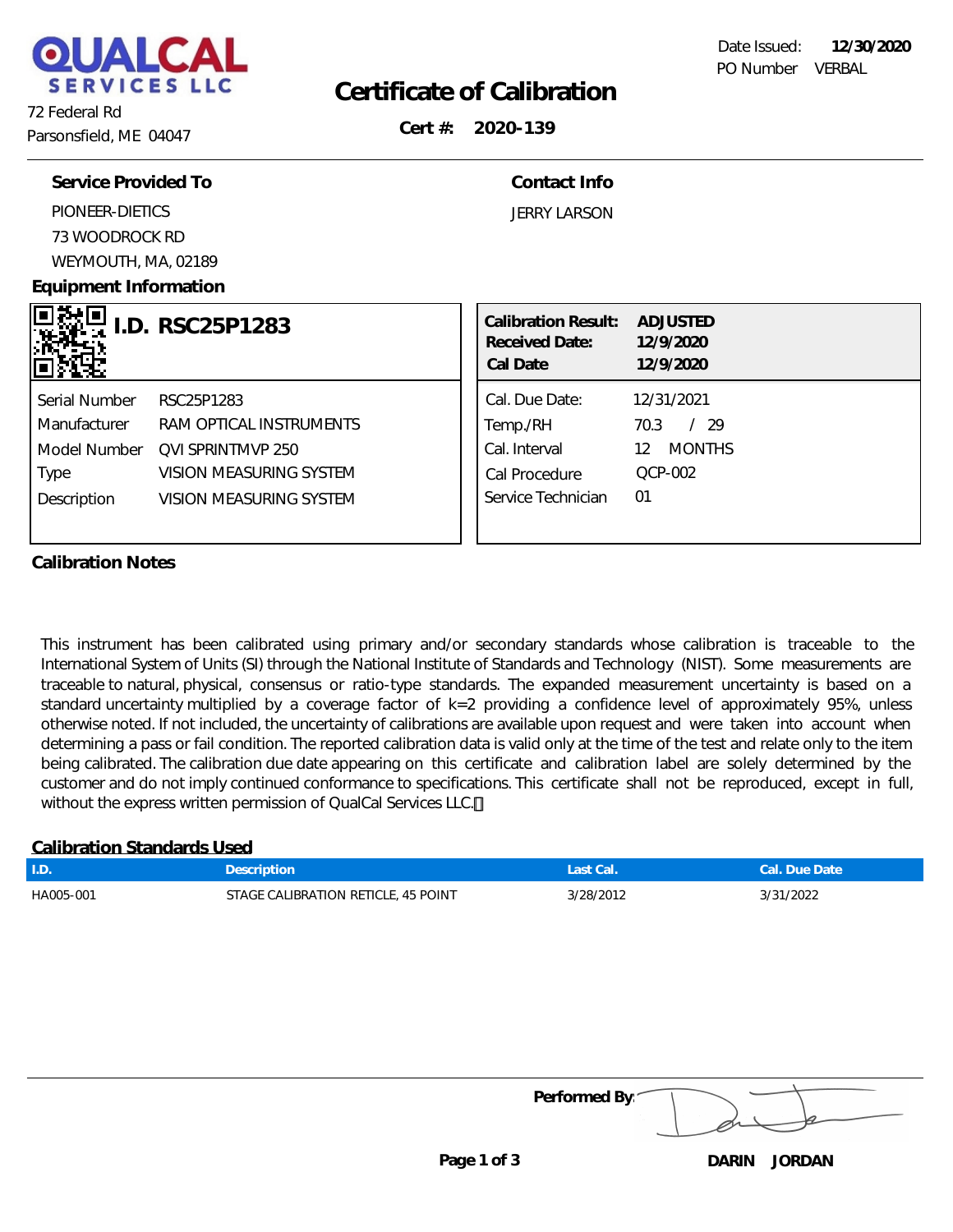

# **Certificate of Calibration**

Date Issued: **12/30/2020** PO Number VERBAL

**Cert #: 2020-139**

Parsonsfield, ME 04047

|  |  | t<br>$\cdot$ | $\mathbf{I}$<br>N<br>г |  |
|--|--|--------------|------------------------|--|
|--|--|--------------|------------------------|--|

|                | X Axis     |            | Y Axis     |            |             |             |             |        |
|----------------|------------|------------|------------|------------|-------------|-------------|-------------|--------|
| Row $#$        | Nominal    | Actual     | Nominal    | Actual     | Tolerance + | Tolerance - | Uncertainty | Result |
| Row: 1         | $-5.87496$ | $-5.87502$ | 2.87499    | 2.87482    | 0.0002      | 0.0002      | 5.944E-5    | Passed |
| Row: 2         | $-2.93747$ | $-2.93762$ | 2.87498    | 2.87484    | 0.0002      | 0.0002      | 5.944E-5    | Passed |
| Row: 3         | $-0.00003$ | $-0.00017$ | 2.87500    | 2.87481    | 0.0002      | 0.0002      | 5.944E-5    | Passed |
| Row: 4         | 2.93735    | 2.93727    | 2.87500    | 2.87480    | 0.0002      | 0.0002      | 5.944E-5    | Passed |
| Row: 5         | 5.87487    | 5.87462    | 2.87496    | 2.87484    | 0.0002      | 0.0002      | 5.944E-5    | Failed |
| Row: 6         | 5.87490    | 5.87472    | 1.43746    | 1.43739    | 0.0002      | 0.0002      | 5.944E-5    | Passed |
| Row: 7         | 2.93742    | 2.93736    | 1.43750    | 1.43737    | 0.0002      | 0.0002      | 5.944E-5    | Passed |
| Row: 8         | $-0.00006$ | $-0.00009$ | 1.43748    | 1.43735    | 0.0002      | 0.0002      | 5.944E-5    | Passed |
| Row: 9         | $-2.93746$ | $-2.93755$ | 1.43746    | 1.43737    | 0.0002      | 0.0002      | 5.944E-5    | Passed |
| Row: 10        | $-5.87499$ | $-5.87494$ | 1.43748    | 1.43737    | 0.0002      | 0.0002      | 5.944E-5    | Passed |
| Row: 11        | $-5.87494$ | $-5.87486$ | $-0.00002$ | 0.00000    | 0.0002      | 0.0002      | 5.944E-5    | Passed |
| Row: 12        | $-2.93745$ | $-2.93748$ | $-0.00004$ | 0.00002    | 0.0002      | 0.0002      | 5.944E-5    | Passed |
| Row: 13        | 0.00000    | 0.00000    | 0.00000    | 0.00000    | 0.0002      | 0.0002      | 5.944E-5    | Passed |
| Row: 14        | 2.93742    | 2.93746    | 0.00005    | 0.00003    | 0.0002      | 0.0002      | 5.944E-5    | Passed |
| Row: 15        | 5.87489    | 5.87481    | $-0.00002$ | 0.00002    | 0.0002      | 0.0002      | 5.944E-5    | Passed |
| Row: 16        | 5.87495    | 5.87491    | $-1.43751$ | $-1.43721$ | 0.0002      | 0.0002      | 5.944E-5    | Failed |
| Row: 17        | 2.93747    | 2.93757    | $-1.43745$ | $-1.43721$ | 0.0002      | 0.0002      | 5.944E-5    | Failed |
| <b>Row: 18</b> | 0.00006    | 0.00010    | $-1.43755$ | $-1.43723$ | 0.0002      | 0.0002      | 5.944E-5    | Failed |
| Row: 19        | $-2.93740$ | $-2.93739$ | $-1.43751$ | $-1.43723$ | 0.0002      | 0.0002      | 5.944E-5    | Failed |
| Row: 20        | $-5.87496$ | $-5.87481$ | $-1.43751$ | $-1.43726$ | 0.0002      | 0.0002      | 5.944E-5    | Failed |
| Row: 21        | $-5.87499$ | $-5.87468$ | $-2.87496$ | $-2.87466$ | 0.0002      | 0.0002      | 5.944E-5    | Failed |
| Row: 22        | $-2.93751$ | $-2.93729$ | $-2.87498$ | $-2.87466$ | 0.0002      | 0.0002      | 5.944E-5    | Failed |
| Row: 23        | $-0.00005$ | 0.00019    | $-2.87494$ | $-2.87465$ | 0.0002      | 0.0002      | 5.944E-5    | Failed |
| Row: 24        | 2.93737    | 2.93766    | $-2.87491$ | $-2.87464$ | 0.0002      | 0.0002      | 5.944E-5    | Failed |
| Row: 25        | 5.87483    | 5.87498    | $-2.87497$ | $-2.87465$ | 0.0002      | 0.0002      | 5.944E-5    | Failed |

**Performed By:**